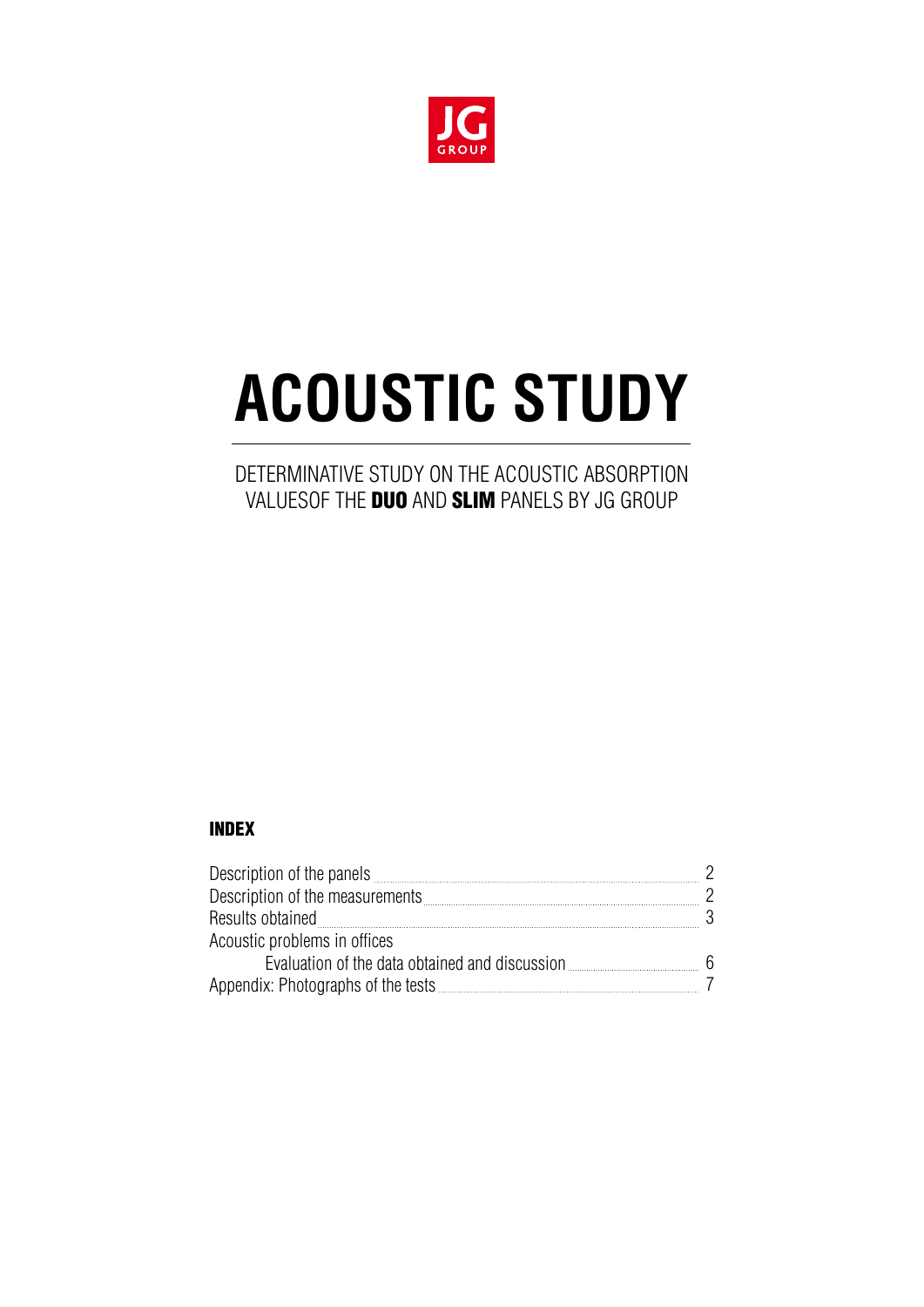

### DESCRIPTION OF THE PANELS

The upholstered panels to be tested act as a partition between personal spaces at workstations. These panels possess the innovation of acoustic upholstery that provides them with certain acoustic properties, acting as a screen and noise absorber.

The **DUO** panel is made up of a 19mm-thick melamine chipboard panel with a 2.5mm-thick sheet of MDF covering each surface, finished with a 0.8mmthick felt covering.

The SLIM panel is made up of an 8mm-thick melamine board, covered on each side by 3mm-thick woven felt fabric.



The difference in thickness and density between both finished fabrics means that some small differences in the final results can be anticipated.

The surface fabric has useful properties for sound diffraction, and in helping to generate a diffuse field of reduced energy.

### DESCRIPTION OF THE MEASUREMENTS

Six measurements were made for each of the room configurations (empty, bare melamine panel, DUO panel and SLIM panel). The measurements were made on 29 December 2014 at the JG GROUP premises, using a CESVA SC-310 type 1 sound level meter with its corresponding type approval and initial and periodical verification tests. The room is of a small size, with a volume of 44.4m3 and a total surface area of 86.3m2, made up of different materials. The average background noise during the measurements was around  $L_{\text{end}}$ =32.4 dBA.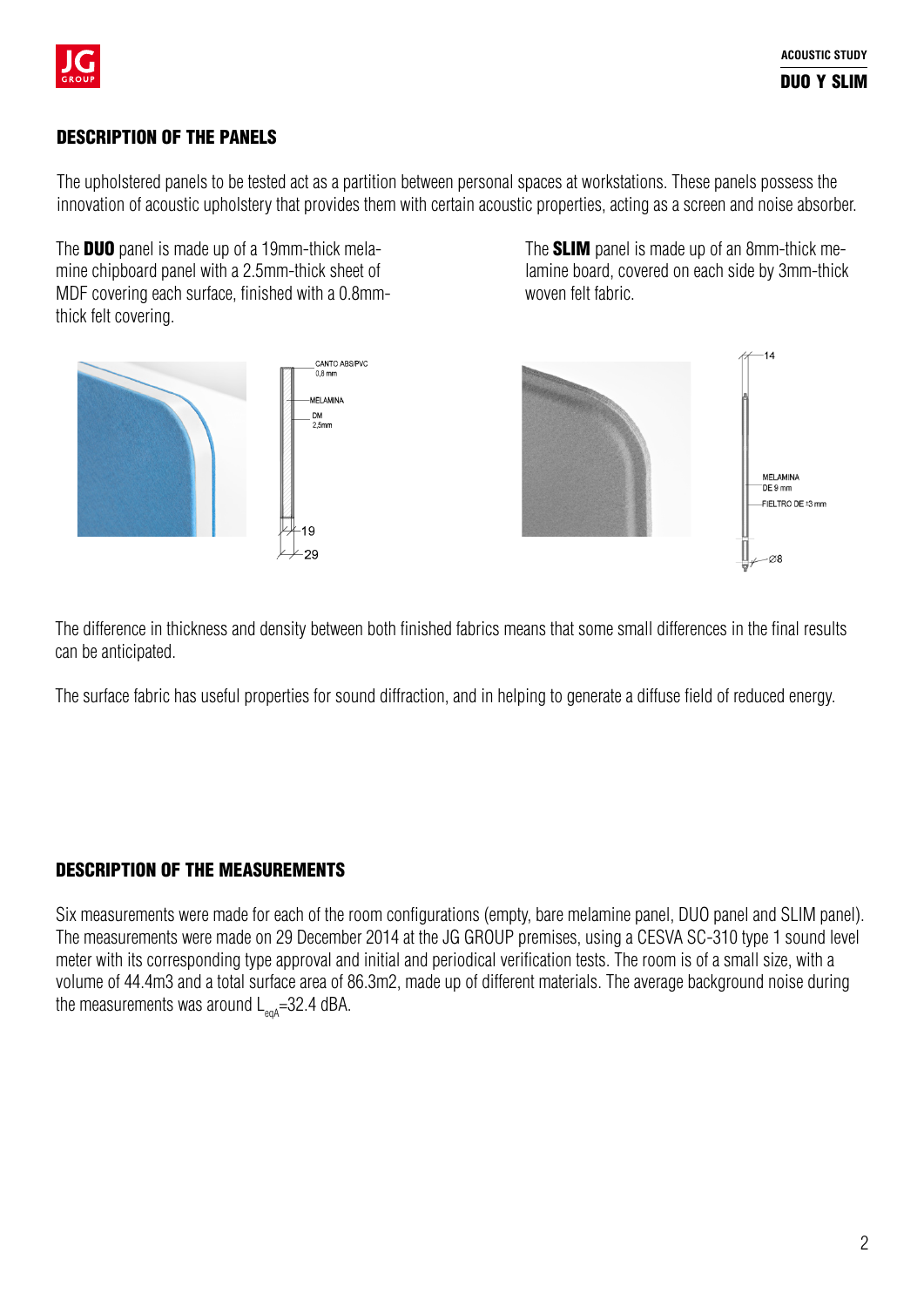

### RESULTS OBTAINED

The reverberation time, according to the Sabine formula, is related to the overall absorption of the testing room and its volume.

| $T_{60} = 0,163 \cdot \frac{V}{S_{eq}}$ | where;     |                                                                                                                                                                                                                                               |
|-----------------------------------------|------------|-----------------------------------------------------------------------------------------------------------------------------------------------------------------------------------------------------------------------------------------------|
|                                         | $T_{60}$ : | Reverberation time, for a given frequency, is the number of seconds that it takes the mean sound pressure level in a<br>closed area (that has originally been in a stable state) to drop to 60 dB after the source of noise has been cut off. |
|                                         | V:         | Volume of the testing room, in m <sup>3</sup> .                                                                                                                                                                                               |
|                                         | $S_{eq}$ : | Equivalent area, total absorption of the sound in the enclosed area in metric Sabins.                                                                                                                                                         |
|                                         |            |                                                                                                                                                                                                                                               |
| $S_{eq} = \alpha \cdot A$               | where;     |                                                                                                                                                                                                                                               |
|                                         | $S_{eq}$ : | Equivalent area, total absorption of the sound in the enclosed area in metric Sabins.                                                                                                                                                         |
|                                         | α:         | Absorption rate, different for each material, dimensionless; $0 < \alpha < 1$ .                                                                                                                                                               |
|                                         | $A$ :      | Absorption area, in m2.                                                                                                                                                                                                                       |
|                                         |            |                                                                                                                                                                                                                                               |

The average mean reverberation times in the different configurations (empty room, melamine panel, DUO panel and SLIM panel) are shown in the following table.

|         | Empty room Melamine |        | S-DUO  | <b>SLIM</b> |
|---------|---------------------|--------|--------|-------------|
| Hz(1/3) | T60(s)              | T60(s) | T60(s) | T60(s)      |
| 50      | 1.63                | 1.59   | 1.58   | 1.50        |
| 63      | 1.79                | 1.71   | 1.76   | 1.69        |
| 80      | 1.71                | 1.65   | 1.64   | 1.55        |
| 100     | 1.42                | 1.38   | 1.37   | 1.29        |
| 125     | 1.83                | 1.77   | 1.79   | 1.63        |
| 160     | 2.25                | 2.12   | 2.21   | 1.93        |
| 200     | 1.42                | 1.38   | 1.36   | 1.32        |
| 250     | 1.33                | 1.28   | 1.27   | 1.20        |
| 315     | 1.33                | 1.29   | 1.22   | 1.17        |
| 400     | 1.46                | 1.41   | 1.30   | 1.14        |
| 500     | 1.67                | 1.60   | 1.39   | 1.24        |
| 630     | 1.54                | 1.49   | 1.24   | 1.01        |
| 800     | 1.25                | 1.21   | 1.02   | 0.82        |
| 1000    | 1.08                | 1.05   | 0.89   | 0.74        |
| 1250    | 1.21                | 1.17   | 0.94   | 0.78        |
| 1600    | 1.21                | 1.17   | 0.94   | 0.77        |
| 2000    | 1.33                | 1.28   | 1.03   | 0.83        |
| 2500    | 1.38                | 1.32   | 1.04   | 0.81        |
| 3150    | 1.42                | 1.35   | 1.06   | 0.83        |
| 4000    | 1.42                | 1.36   | 1.06   | 0.84        |
| 5000    | 1.42                | 1.35   | 1.05   | 0.83        |

| Panel    | Melamine | S-DUO | IM |
|----------|----------|-------|----|
| RT60 (s) | 21       |       |    |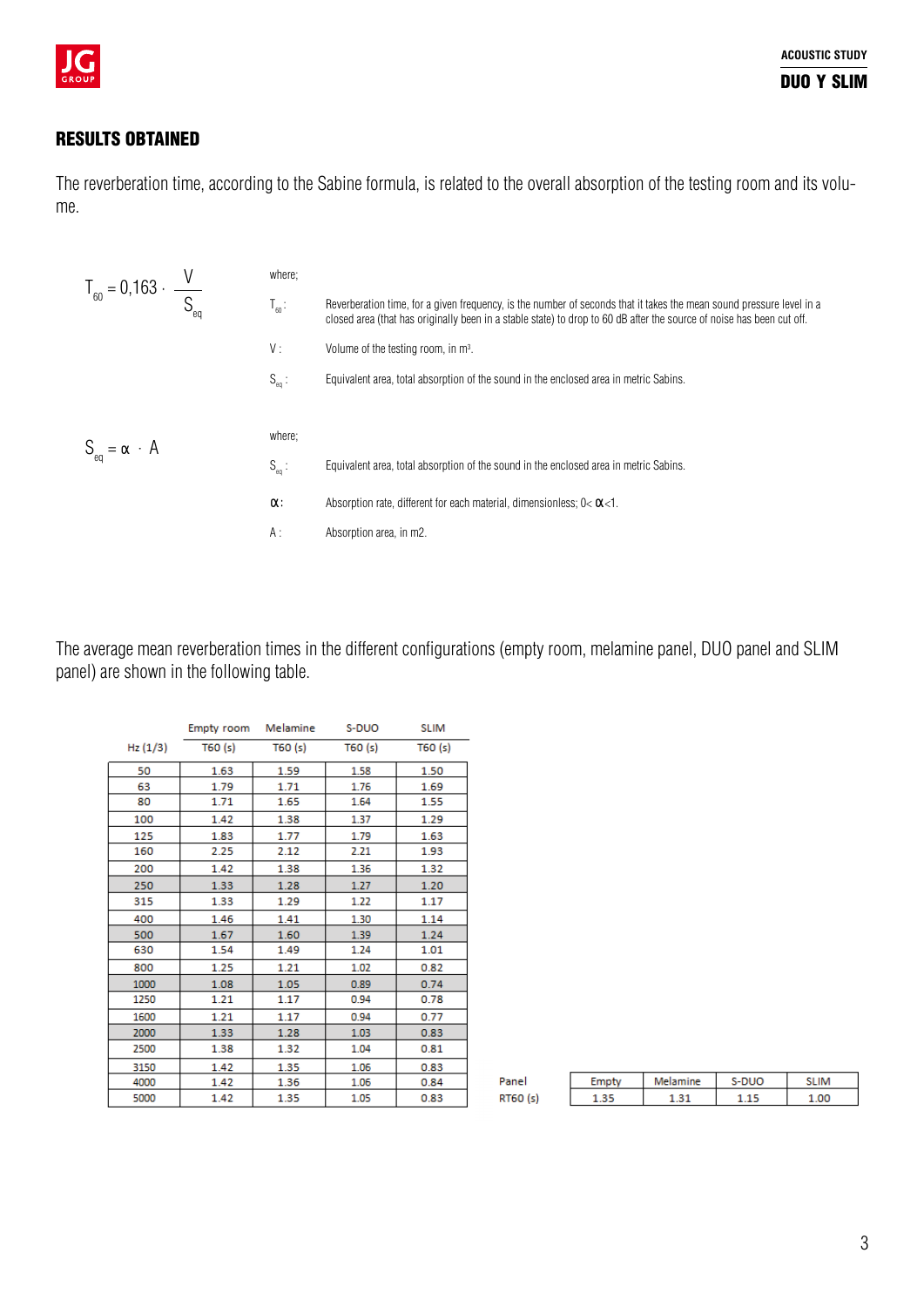

From the first series of data on reverberation times, the equivalent absorbent area from the empty room can be obtained.

| Room       |             |  |  |  |
|------------|-------------|--|--|--|
| Sea of the |             |  |  |  |
| Hz (1/3)   | room $(m2)$ |  |  |  |
| 50         | 4.34        |  |  |  |
| 63         | 3.84        |  |  |  |
| 80         | 4.08        |  |  |  |
| 100        | 4.98        |  |  |  |
| 125        | 3.80        |  |  |  |
| 160        | 3.02        |  |  |  |
| 200        | 4.96        |  |  |  |
| 250        | 5.21        |  |  |  |
| 315        | 5.25        |  |  |  |
| 400        | 4.79        |  |  |  |
| 500        | 4.17        |  |  |  |
| 630        | 4.52        |  |  |  |
| 800        | 5.61        |  |  |  |
| 1000       | 6.50        |  |  |  |
| 1250       | 5.80        |  |  |  |
| 1600       | 5.79        |  |  |  |
| 2000       | 5.21        |  |  |  |
| 2500       | 5.02        |  |  |  |
| 3150       | 4.87        |  |  |  |
| 4000       | 4.89        |  |  |  |
| 5000       | 4.85        |  |  |  |

| Panel | Melamine | S-DUO |  |
|-------|----------|-------|--|
| S(m)  |          | л о   |  |

Starting with the values obtained from the reverberation time measurements and the areas introduced in the subsequent measurements, the acoustic absorption values are obtained for the different materials being tested.

The calculated acoustic absorption values are presented in the following table.

|      | α    |          | α     |      | α           |      |
|------|------|----------|-------|------|-------------|------|
|      |      | Melamine | S-DUO |      | <b>SLIM</b> |      |
| Hz   | 1/3  | 1/1      | 1/3   | 1/1  | 1/3         | 1/1  |
| 50   | 0.05 |          | 0.09  |      | 0.11        |      |
| 63   | 0.09 | 0.07     | 0.11  | 0.11 | 0.10        | 0.12 |
| 80   | 0.07 |          | 0.13  |      | 0.14        |      |
| 100  | 0.06 |          | 0.13  |      | 0.15        |      |
| 125  | 0.07 | 0.07     | 0.10  | 0.11 | 0.15        | 0.16 |
| 160  | 0.09 |          | 0.10  |      | 0.17        |      |
| 200  | 0.07 |          | 0.14  |      | 0.12        |      |
| 250  | 0.10 | 0.08     | 0.19  | 0.20 | 0.19        | 0.18 |
| 315  | 0.08 |          | 0.27  |      | 0.22        |      |
| 400  | 0.08 |          | 0.31  |      | 0.36        |      |
| 500  | 0.08 | 0.08     | 0.42  | 0.42 | 0.39        | 0.45 |
| 630  | 0.08 |          | 0.54  |      | 0.61        |      |
| 800  | 0.08 |          | 0.61  |      | 0.74        |      |
| 1000 | 0.09 | 0.08     | 0.65  | 0.67 | 0.77        | 0.77 |
| 1250 | 0.09 |          | 0.76  |      | 0.81        |      |
| 1600 | 0.09 |          | 0.77  |      | 0.84        |      |
| 2000 | 0.10 | 0.10     | 0.73  | 0.76 | 0.83        | 0.86 |
| 2500 | 0.11 |          | 0.77  |      | 0.92        |      |
| 3150 | 0.11 |          | 0.80  |      | 0.89        |      |
| 4000 | 0.10 | 0.11     | 0.79  | 0.80 | 0.87        | 0.89 |
| 5000 | 0.12 |          | 0.82  |      | 0.90        |      |

The resulting average overall absorption values are as follows:

| <b>START</b> | Melamine | ю<br>. . |  |
|--------------|----------|----------|--|
| α            |          |          |  |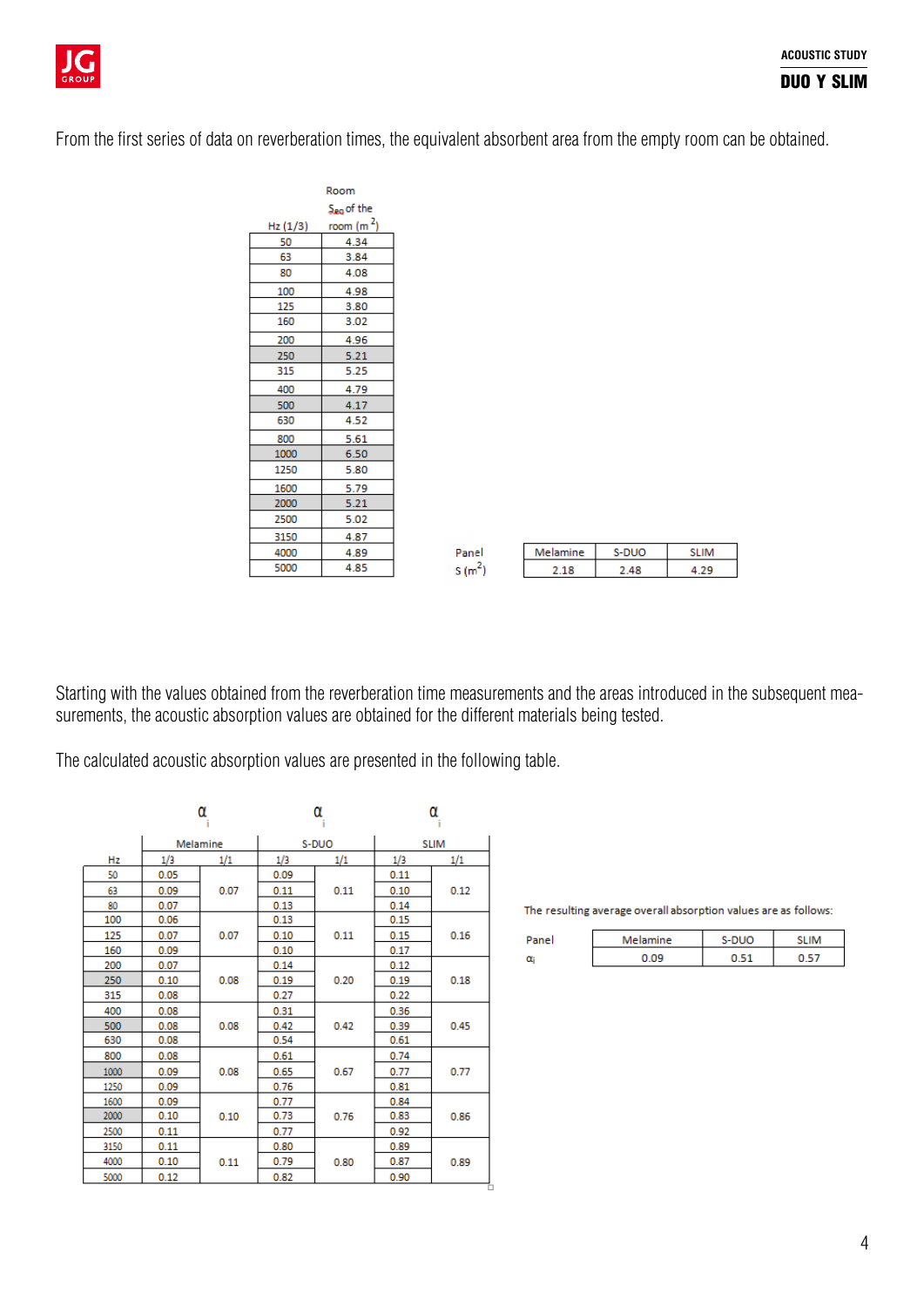

The graphical representation of these values is shown below, broken down by 1/3-octave bands.



broken down by full-octave bands.

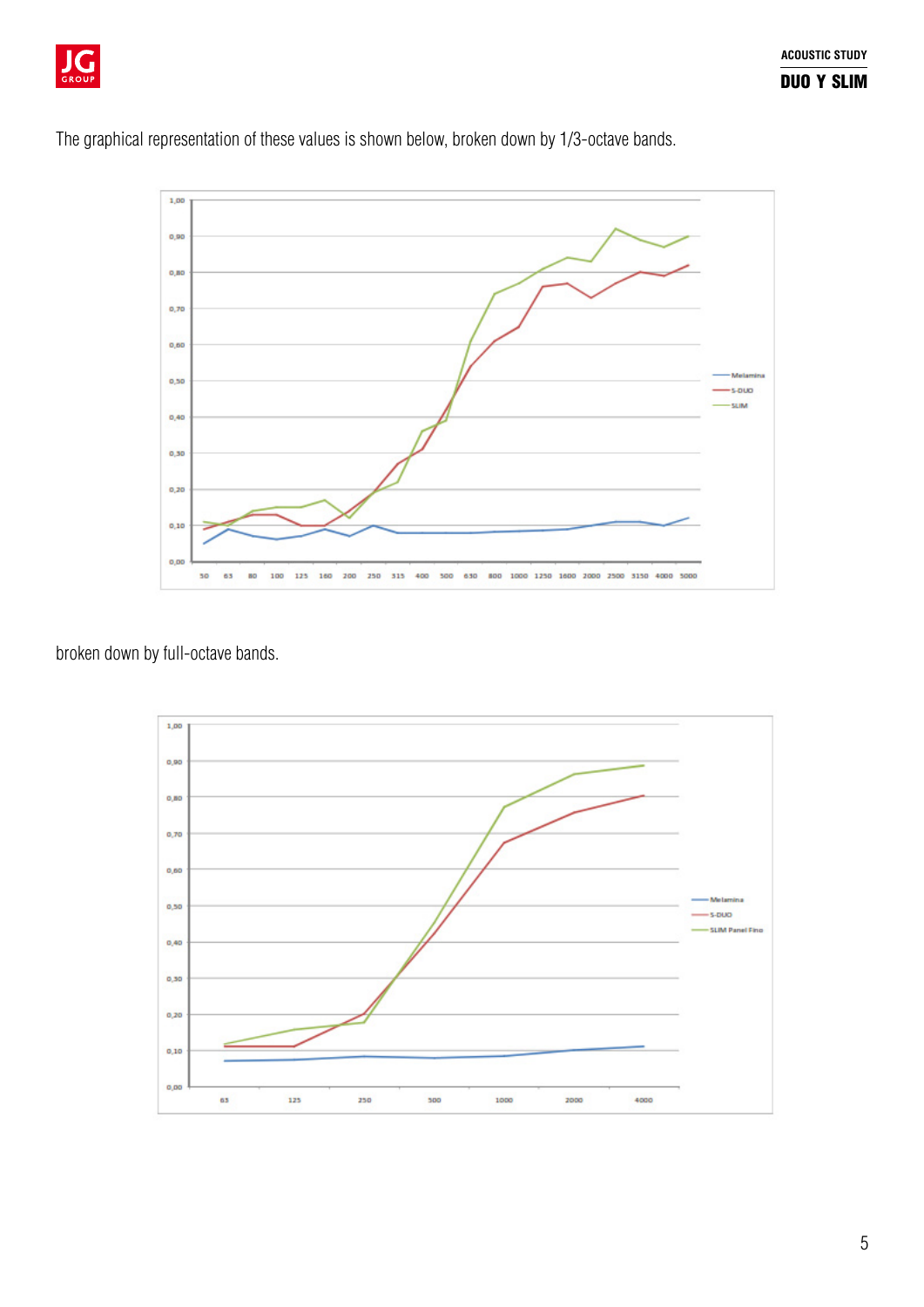## ACOUSTIC PROBLEMS IN OFFICES: EVALUATION OF THE DATA OBTAINED AND DISCUSSION

In workplaces, an acceptable sound environment is recommended in order to minimise errors, distractions, communication interference or psychological disturbances.

In the case of noise generated by people, this would be difficult to minimise, as it would be necessary to **do something** about the means of propagation and the environment (reducing in reverberation time, increasing acoustic absorption). The latest trends in offices are heading towards open spaces with large volumes and large, smooth, glazed surfaces. These characteristics increase the **reverberation time** of rooms, and may be a nuisance to the people inside them.

In relation to **reverberation time** in offices, the recommendation is that the following values (in seconds) are not exceeded. The interior sound levels at a given location may be gently reduced, introducing absorbent material into the room and reducing the reverberated sound field.

where;  
\n
$$
\Delta L = 10 \cdot \log \frac{T_{\odot}}{T_{f}}
$$
\n
$$
\Delta L: \qquad \text{Improvement in the sound level, in decibels.}
$$
\n
$$
T_{\circ}: \qquad \text{Initial representation time.}
$$
\n
$$
T_{f}: \qquad \text{Final representation time.}
$$

Based on the acoustic absorption results obtained, and in comparison with the bare melamine panels, some conclusions may be inferred.

At low frequencies, the behaviour is very similar, and we cannot say that either of the two panels is highly absorbent.

At **medium frequencies**, the structure and felt covering improves the performance of both panels compared to the uncovered material. The SLIM panel distinguishes itself with somewhat superior values at frequencies of 800 to 1250 Hz. The levels in this section are **medium-high (0.5<** $\alpha$ **<0.8)** 

At **high frequencies**, the absorption is much greater than that of the uncovered panels, and the differences remain between the S-DUO and SLIM panels. Their behaviour is very favourable above 2000 Hz, with **high absorption values (** $\alpha$ **<0.80)**.

The UNE-EN ISO 11654 standard establishes a **classification of absorption characteristics**; thus, the weighted coefficient of sound absorption, αWp, remains at 0.4 (M)(H) for both panels. The notation (M)(H) refers to the behaviour at medium and high frequencies being above the reference curve (favourable behaviour). With this value, the material would be classified as class D - Absorbent.

|                                    | Acoustic absorption class<br>(based on EN ISO 11654) | Absorption class<br>(based on VDI 3755/2000) |
|------------------------------------|------------------------------------------------------|----------------------------------------------|
| a <sub>wo</sub> value              |                                                      |                                              |
| 0.90; 0.95; 1.00                   |                                                      | absorbent<br>extreme ly                      |
| 0.80; 0.85                         |                                                      | extremely absorbent                          |
| 0.60; 0.65; 0.70; 0.75             |                                                      | very absorbent                               |
| 0.30; 0.35; 0.40; 0.45; 0.50; 0.55 |                                                      | absorbent                                    |
| 0.15; 0.20; 0.25                   |                                                      | low absorbency                               |
| 0.05:0.10                          | not classified                                       | reflective                                   |

Note: the parameters  $\alpha_{Wap}$ ,  $\alpha_m$ , and  $\alpha_i$  do not represent the same thing.